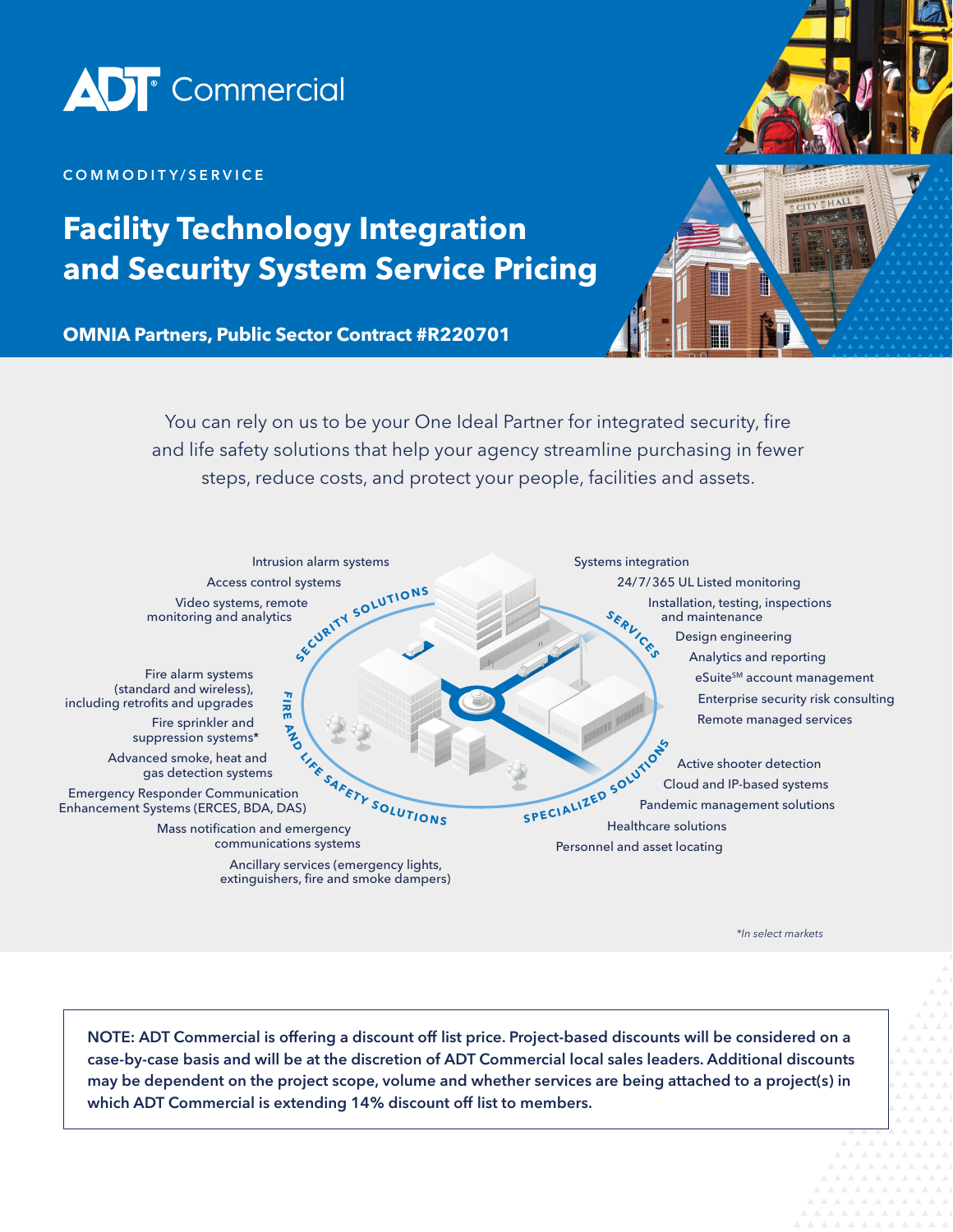# **Manufacturers**

| Altronix         | Continental         | Genetec       | <b>Notifier</b>         | Seneca                                                                                            |
|------------------|---------------------|---------------|-------------------------|---------------------------------------------------------------------------------------------------|
| Amag             | <b>DMP</b>          | <b>Hanwah</b> | Onssi                   | <b>Shooter Detection</b>                                                                          |
| Assa-Abloy       | Dorma Kaba          | Honeywell     | <b>Open Options</b>     | <b>Systems</b>                                                                                    |
| Avigilon         | DSC.                | Indigovision  | Panasonic IPro          | Silent Knight                                                                                     |
| <b>Axis</b>      | EST (Edwards)       | Kantech       | Potter                  | Telecor                                                                                           |
| <b>BCD</b> Video | <b>Exacq Vision</b> | Kings III     | <b>RS2 Technologies</b> | Verint                                                                                            |
| <b>Bosch</b>     | Fire-Lite           | Lenel         | S <sub>2</sub>          | List included is a sample of<br>active manufacturers available.                                   |
| <b>Brivo</b>     | Flir                | Milestone     | Salient                 | <b>OMNIA Partners members have</b><br>access to the ADT Commercial<br>full list of manufacturers. |
| Code Blue        | Gamewell-FCI        | <b>Napco</b>  | Schlage-Allegion        |                                                                                                   |

### **Installation and service labor**

- ▶ CAD/Design
- **Engineering**
- **Enterprise Security** Risk Consulting
- $\blacktriangleright$  Installation

### **Monitoring services**

Monitoring service rates can be added to projects that have monitoring/service requirements.

 $\blacktriangleright$  Service

#### **Monitoring**

- Fire Rated/Sprinklers
- PERS
- $\blacktriangleright$  Intrusion Alarms
- Elevator Monitoring
- **Emergency Call Box**

#### **Reporting**

 $\blacktriangleright$  eSuite<sup>SM</sup> Premier

- ▶ UL Certification (Fire)
- ▶ UL Certification (Intrusion)

**Installation (Sprinkler)** 

Project Management

Programming

- ▶ Industrial Process/Critical **Condition**
- ▶ Daily and Double Daily Timer Test (Non-Fire)

#### **Signaling**

- Back-up Cellular Radio (Fire)
- Back-up Cellular Radio (Intrusion)
- Elevator Radio

CO Detection

minimum charge

▶ Smoke Detector Monitoring

• Standard service request hours are 8am-5pm and require a two-hour

• After hours and holiday requests

require a three-hour minimum charge

- Duress, Panic and Holdup Alarm
- ▶ Video Verification
- Video Monitoring, Escort and Guard Tours

**Smart Choice Service Plan**

ADT Commercial offers extended service plans for the list below.

- 
- 
- 
- **▶ Fire Alarm Access Control Intrusion** Access Control

#### **Leasing and rentals**

ADT Commercial can provide leasing and rental pricing information upon request.

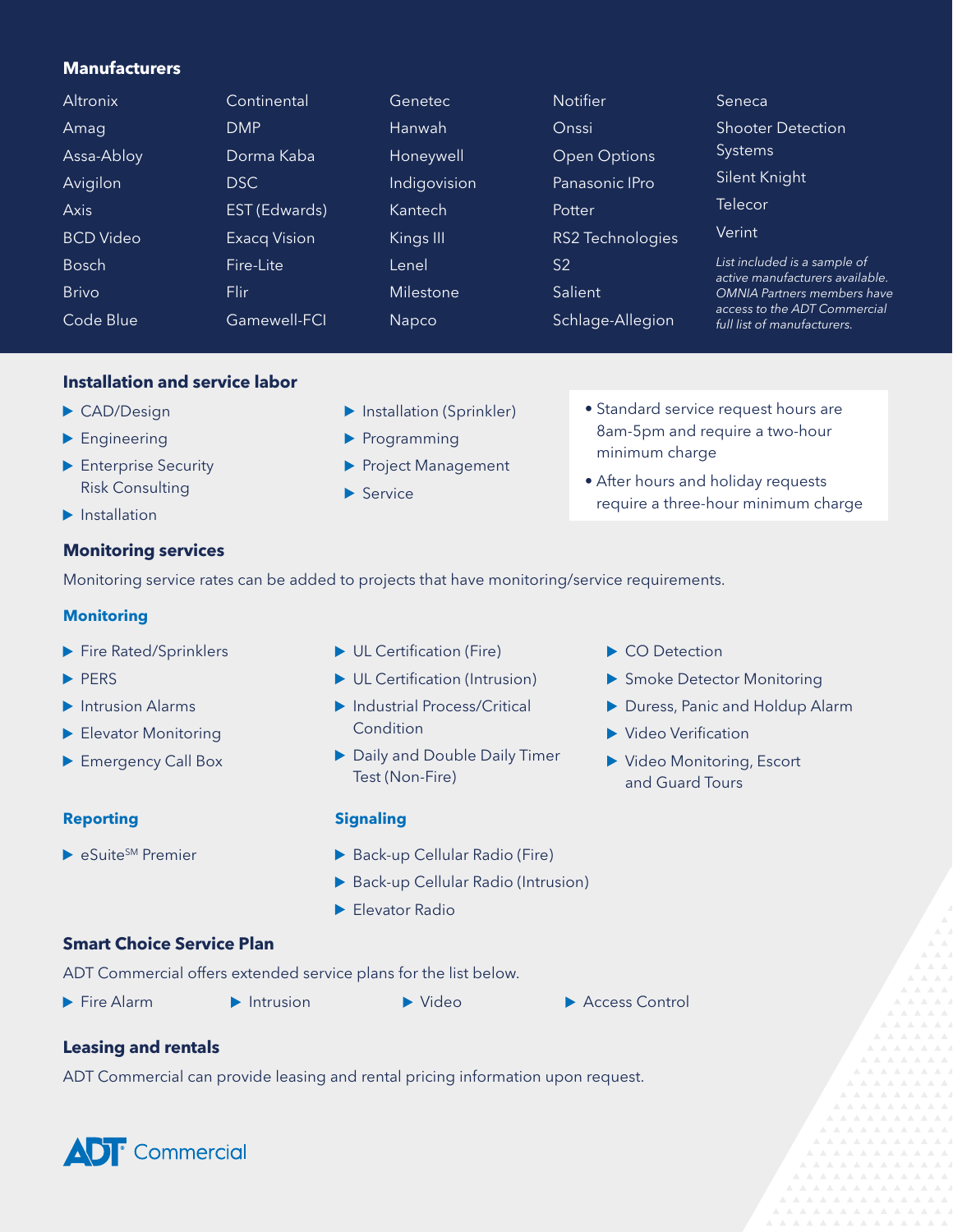# **Additional pricing notes**

#### Manufacturer Notes

ADT Commercial may update catalog pricing depending on fluctuation in the market conditions. ADT Commercial will follow appropriate methods for submitting changes and reserves the right to increase pricing 3-5% annually over the course of the contract.

Manufacturers: Some manufacturers listed can only be sold in approved territories. Call for verification prior to ordering.

Labor: ADT Commercial may increase labor rates annually 2-3% based on escalation.

Sub Labor: ADT Commercial may use subcontractors. Subcontractor rate will not exceed more than a 30% margin.

Prevailing Wage: ADT Commercial follows local government requirements for prevailing wage when wages listed in the catalog do not capture the difference in rates. Additional rates will not exceed more than a 30% margin.

Union Labor: ADT Commercial has union requirements in certain markets when wages listed in the catalog do not capture the difference in rates. Additional rates will not exceed more than a 30% margin.

**Install Warranty:** One-year Parts and Labor warranty available.

Service Warranty: 90-days Parts and Labor warranty available.

Shipping: ADT Commercial will not charge the customer for shipping when products are collected from ADT Commercial's local offices.

Open Market Items: Additional products and services may be required to provide customers a complete integrated solution, as such some product manufacturers may not show up on included manufacturer list. Open market items will be charged at 39% from ADT Commercial's cost.

Orders: ADT Commercial can accept customer purchaser orders so long as it references use of the appropriate contract.

Monitoring and Services: ADT Commercial will require the customer to sign a separate monitoring addendum or negotiate separate monitoring terms in order to monitor fire, security and cloud services through our central station monitoring centers.



# **The National Strength You Want. The Local Knowledge You Need.**

**300,000+**

Customer locations

# **5,000+**

Commercial employees

# **150+**

Monitoring and Commercial *Centers locations* 

**3**

Monitoring and operations centers

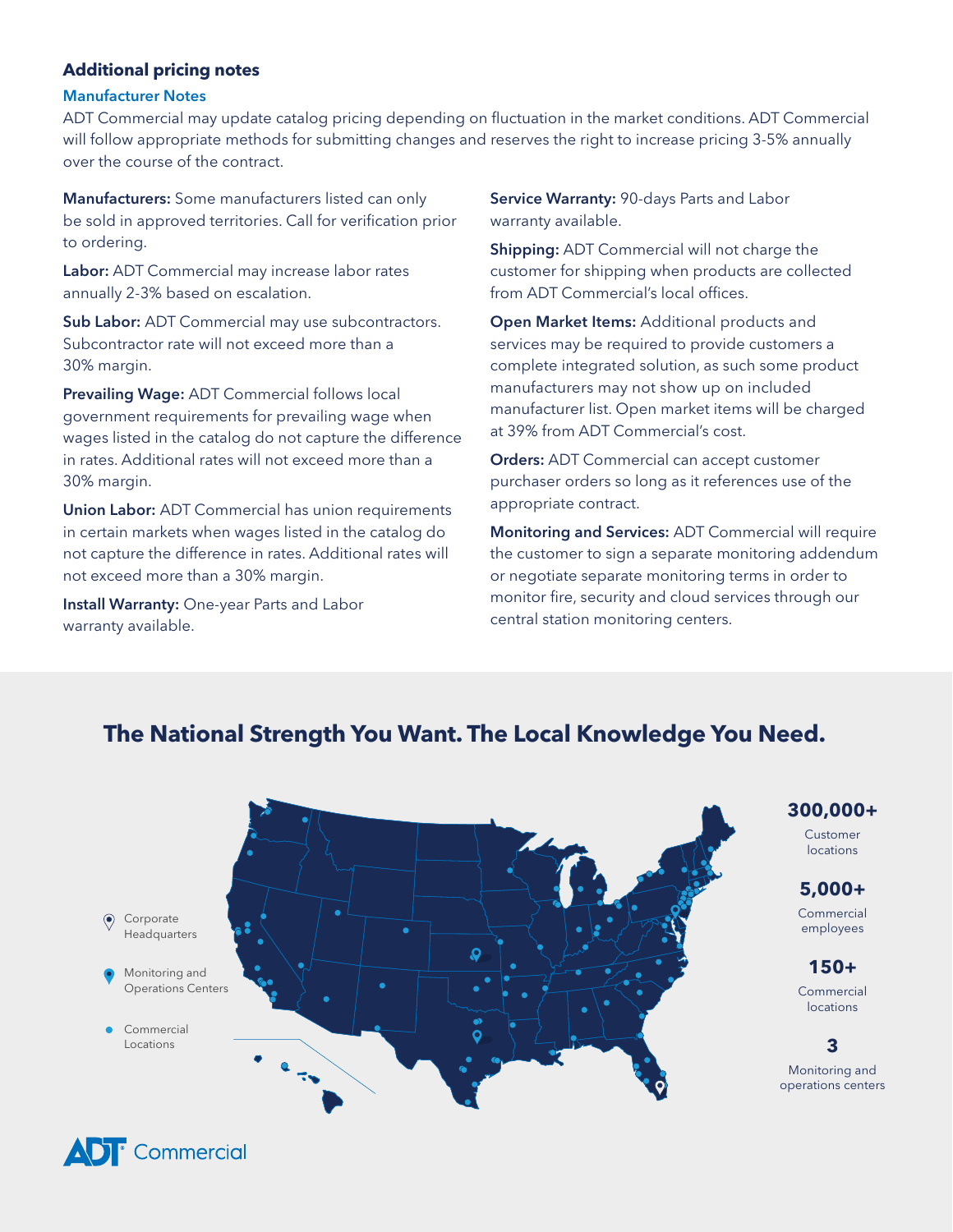#### **Warranty**

EXCEPT FOR THE WARRANTIES SPECIFICALLY SET FORTH BELOW, ADT COMMERCIAL LLC ("ADT") EXPRESSLY DISCLAIMS ALL WARRANTIES, EXPRESS OR IMPLIED, INCLUDING WITHOUT LIMITATION, THOSE OF MERCHANTABILITY, AND FITNESS FOR A PARTICULAR PURPOSE OR USE.

#### General Warranty

ADT warrants that the work and services to be performed pursuant to the Proposal will be completed by qualified personnel possessing the knowledge and capability to perform such work and services, and that such work and services shall be performed by such personnel in a professional and workman like manner. Where the Proposal includes the provision of "professional" Services by ADT (services that are required to be performed by a licensed engineer, architect, or other professional), the standard of care for such Services shall be the care and skill ordinarily employed by members of the profession practicing under similar conditions at the same time and locality of the relevant Services.

#### Limited Warranties

Equipment. The Equipment installed under this Agreement is warranted against defects in material or workmanship for a period of one (1) year from installation. Defective Equipment will be repaired or replaced at ADT's option with new or refurbished Equipment, with such repair or replacement being the sole and exclusive remedy for breach of this limited Equipment warranty. Customer may, at ADT's election, be provided the option of purchasing an extended warranty.

**Installations.** ADT warrants that for a period of one (1) Year beginning at Substantial Completion (excluding software defects), the installation will be free from defects in workmanship. In the event that the Installation fail to comply with the foregoing standard within the limited warranty period, ADT will re-perform the noncomplying installation services at no additional charge, with such re-performance being the sole and exclusive remedy for breach of this limited Installation warranty. As used herein, "Substantial Completion" is defined as the stage that the work is sufficiently complete so that the Customer has beneficial use of the equipment and/or premises involved in the work. For a project involving multiple phases or facilities, Substantial Completion shall be determined, and the limited warranty shall run, for each phase or facility separately. Substantial Completion excludes commissioning.

**Services**. For any services provided hereunder, and excluding inspection services, ADT warrants that the Services provided hereunder will be performed in accordance with generally accepted industry standards and practices. In the event that any Services fail to comply with the foregoing standard within ninety (90) days from the date of Substantial Completion of the Services, ADT will re-perform the non-complying services at no additional charge, with such re-performance being the sole and exclusive remedy for breach of this limited Services warranty. Select non-covered Services may be purchased by you at then-current rates and terms, to be performed during our standard hours of operation.

**Software Installation.** ADT warrants software installation and programming by ADT for a period of 1 Year beginning at Substantial Completion (excluding software defects).

**ADT Service Plan/Extended Service Plan.** Subject to the limitations and exclusions set forth below, if Customer has subscribed to ADT's Extended Service Plan, then in lieu of the limited warranties set forth above, ADT will at its cost repair the Equipment it installs for the duration of the term of such Extended Service Plan. Customer's participation in the Extended Service Plan will automatically renew for successive thirty (30) day terms at ADT's then-current Extended Service Plan rates unless terminated by either party's written notice given at least thirty (30) days before the end of the then-current term. If Customer subscribes to the Extended Service Plan after the initial installation, the Equipment must be in good working condition at the time of subscription. When applicable, each Exhibit, Rider, Purchase Order, Work Order, or any other statement of services and/or equipment, shall specify covered maintenance Services at a specific Premises, for specified Equipment. For covered maintenance Service, ADT will, upon Customer's request for performance of such service, provide ordinary maintenance, repair, or replacement of such Covered Equipment due to normal wear and tear. ADT shall bear the expense of such maintenance, repair, or replacement for the specified Extended Service Plan Charge. The expense of all extraordinary or uncovered maintenance, repair, or replacement due to Customer's alterations of the Premises, alterations of the Covered Equipment made at Customer's request, or made necessary due to Customer's changes to the Premises, damage to the Premises or to the Covered Equipment, any Limitation or Exclusion below, or due to any cause beyond ADT's control, shall be borne by Customer. Customer agrees to furnish any necessary electric current at its own expense with an outlet within a reasonable distance of the Equipment. Maintenance Service shall be performed between ADT's regular local working hours, Monday through Friday, except holidays, unless mutually agreed in advance by the Parties. ADT may discontinue providing Maintenance Service on any Covered Equipment if ADT cannot obtain an adequate supply of replacement Equipment, component parts and/or associated supplies on a commercially reasonable basis. In such event, ADT will refund on a pro-rata basis any prepaid Maintenance Charge on the affected Equipment.

#### **Exclusions**

Express Limitations and Exclusions to Warranties, Extended Service Plan, and Service Obligations. ADT performs repair services only during its regular local working hours, Monday through Friday, excluding holidays. IF CUSTOMER REQUESTS ADT TO PERFORM REPAIR SERVICES OUTSIDE OF ITS REGULAR WORKING HOURS, THEN ADT MAY REQUIRE CUSTOMER TO PAY FOR ITS SERVICES AT ADT'S THEN-CURRENT RATES FOR LABOR AND PARTS. In addition, ADT shall have no obligation under its Limited Warranties or Extended Service Plan if it determines that any of the following conditions have caused the need for service, repair or replacement: (i) damage resulting from acts of God (such as fires, earthquakes, floods, hurricanes, tropical storms, tornadoes, explosions and other severe acts of nature or weather), war, revolutions, acts of terrorism, epidemics, pandemics, contagions, acts of governmental authorities such as expropriation, condemnation, quarantining, executive orders and changes in laws and regulations, raw material shortages, component shortages, strikes, labor disputes, or any other cause beyond ADT's reasonable control; (ii) Customer personnel's failure to properly close or secure a door, window, or other point protected by a security device, or to properly follow operating instructions